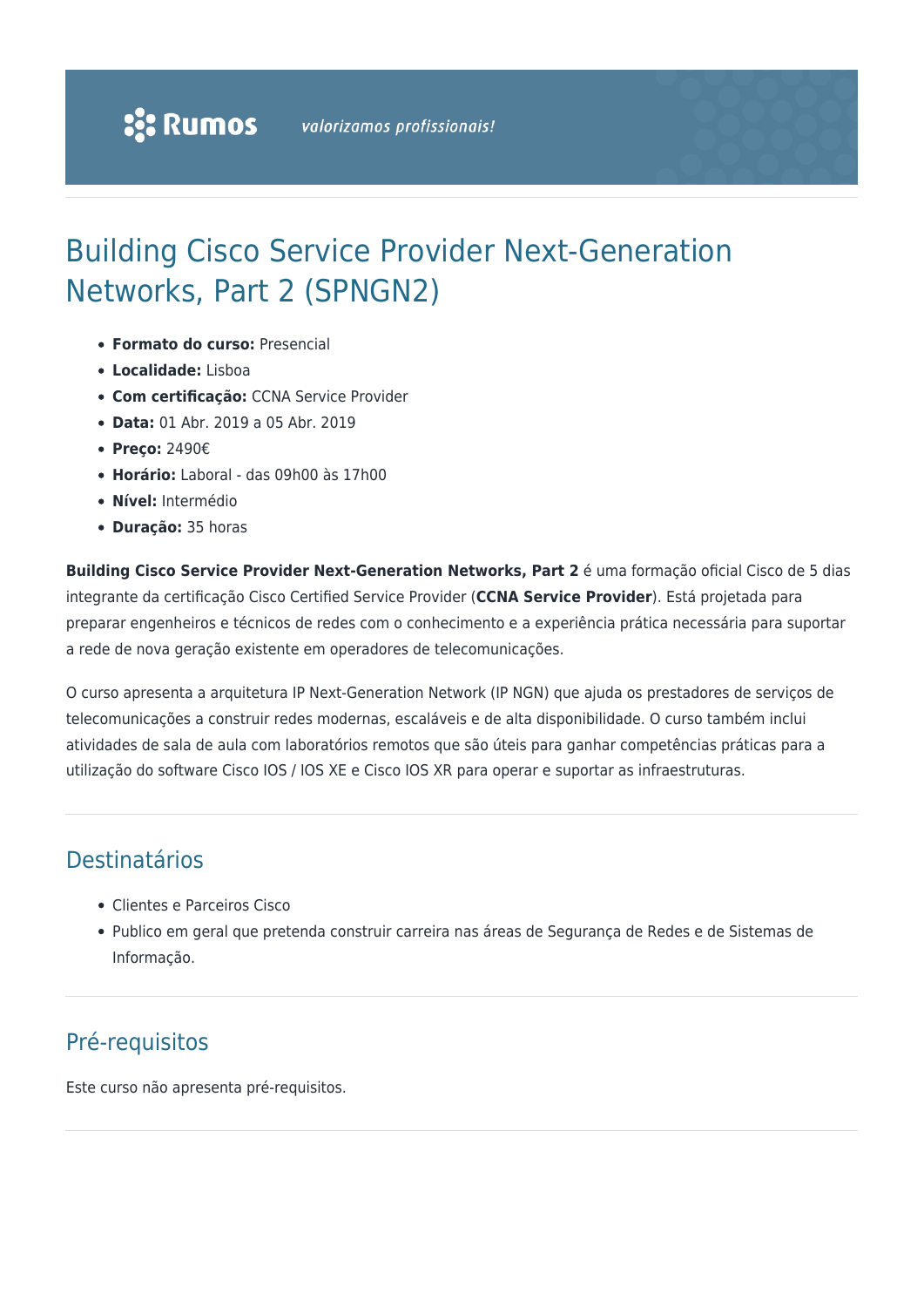## **Objectivos**

Após a conclusão deste curso, o aluno será capaz de responder aos seguintes objetivos:

- Descrever a arquitetura Cisco IP NGN
- Conhecer o conceito de escala de uma rede utilizado VLANs, trunking e Spanning Tree Protocol
- Descrever conceitos de encaminhamento em que se aplicam a uma rede de comutação de pacotes e discutir considerações aquando da implementação de routing na rede
- Implementar protocolos de encaminhamento internos e externos: OSPF, IS-IS e BGP
- Descrever e implementar MPLS básicos
- Determinar requisitos de segurança da rede e implementar ACLs
- Descreva o processo de NAT e implementar NAT em routers Cisco
- Descrever conceitos básicos do IPv6 e usar diferentes cenários de configuração para implementar IPv6
- Descrever os fundamentos da tecnologia Cisco IOS XR

### Programa

#### **Module 1: Service Provider Network Construction**

Present a unified view of a service provider network in relation to the Cisco IP NGN.

- Lesson 1: Introduction to Service Providers
- Lesson 2: Cisco IP NGN Architecture
- Lesson 3: Cisco Hardware Platform Placement

#### **Module 2: Advanced LAN Switching**

Present advanced LAN features and technologies for ensuring stable and redundant LAN topology.

- Lesson 1: Implementing VLANs and Trunks
- Lesson 2: Spanning Tree Protocol Enhancements
- Lesson 3: Routing Between VLANs
- Lesson 4: First Hop Redundancy Protocols

#### **Module 3: Internal Service Provider Traffic Forwarding**

Configure and verify Open Shortest Path First (OSPF) and Intermediate System-to-Intermediate System (IS-IS), and describe Multiprotocol Label Switching (MPLS) Label Distribution Protocol (LDP).

- Lesson 1: Link-State Routing Protocols
- Lesson 2: Implementing OSPF
- Lesson 3: Implementing IS-IS
- Lesson 4: Implementing Route Redistribution
- Lesson 5: MPLS Basics

#### **Module 4: External Service Provider Routing**